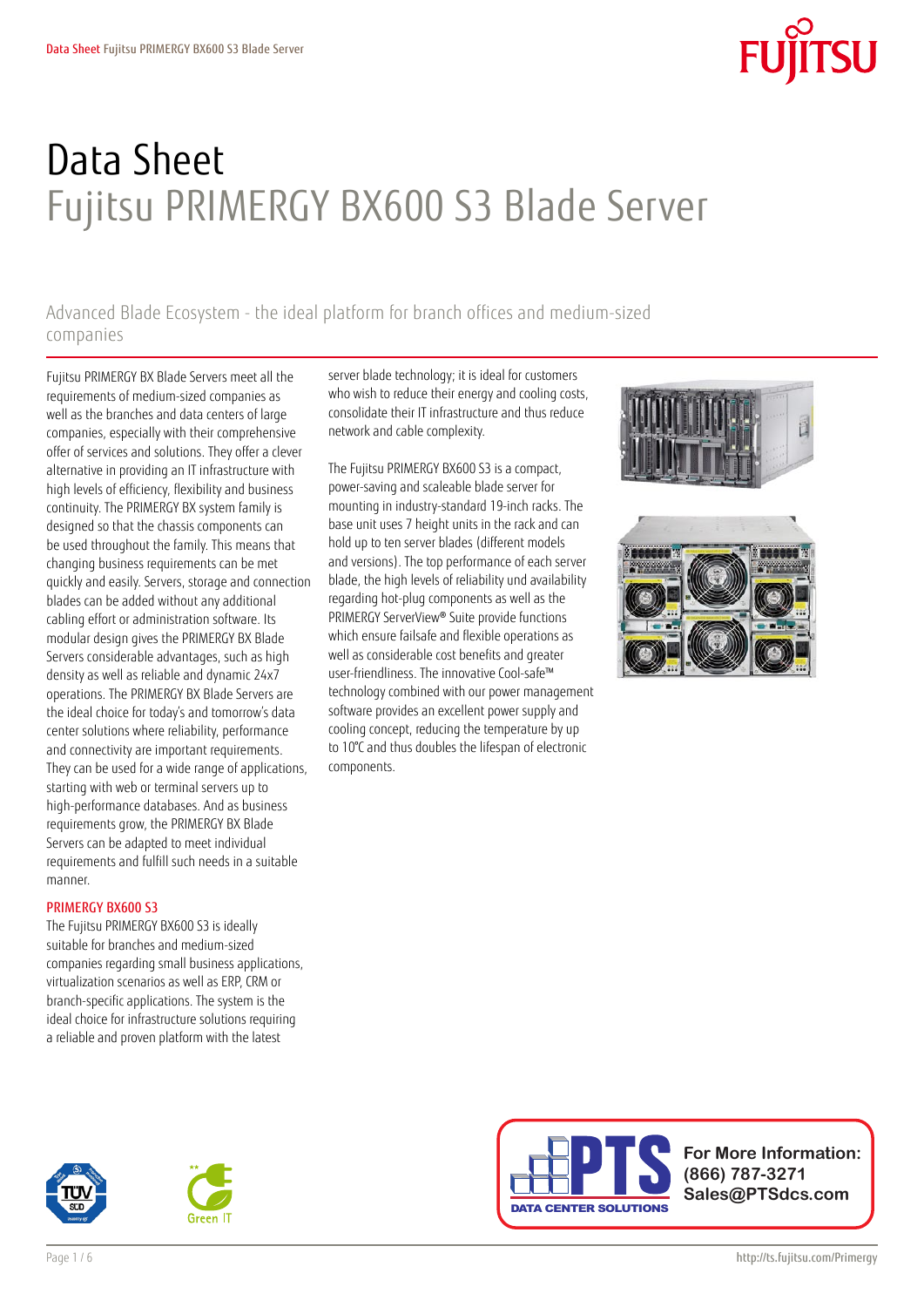## Features and Benefits

### Main Features Benefits Benefits

### Compact blade design

■ Compact, space-saving 7U housing for installation in an industry standard 19-inch rack

### Investment protection & scalability

High scalability with four slots for various types of Connection Blades, two redundant, hot-swap Management Blades and four hot-swap power supply units.

### High performance & flexibility

Housing with space for up to 10 dual-socket server blades with Dual-, Quad- and Six-Core Intel® Xeon® processors.

### Energy-efficient design

■ Innovative Cool-safe™ technology combined with the ServerView® Power Manager provides an excellent concept for power and cooling.

### Powerful architecture

Use of state-of-the-art processor technology and high memory capacity with up to 192GB per server blade.

### Efficient server management

- Highly integrated IT infrastructure simplifies the implementation, provision and administration of servers, network and storage components.
- **Innovative design to reduce existing network and cable complexity.**
- **Investment protection thanks to continuity in the development of** server, connection and storage blades.
- Central management and administration of the entire solution for maximum system reliability and availability.
- Large selection of Ethernet and Fibre Channel Switch Blades and Pass-Thru Blades.
- High performance and flexibility thanks to the combination options of various server blades in a chassis.
- **Possible selection of server blades to meet data center working** requirements optimally.
- Energy-efficient operation puts less strain on the data center airconditioning and reduces your budget. Easy administration and management of data center power and cooling helps to set up environmentally friendly infrastructures.
- High performance with up to two Dual-, Quad and Six-Core processors, better energy efficiency and lower costs for the most demanding applications
- Efficient and powerful server management. PRIMERGY ServerView® Suite offers functions which ensure almost fully automated, failsafe and flexible operation of servers.
	- I It provides functions for the entire lifecycle of servers and offers considerable cost benefits yet simultaneously a high level of userfriendliness.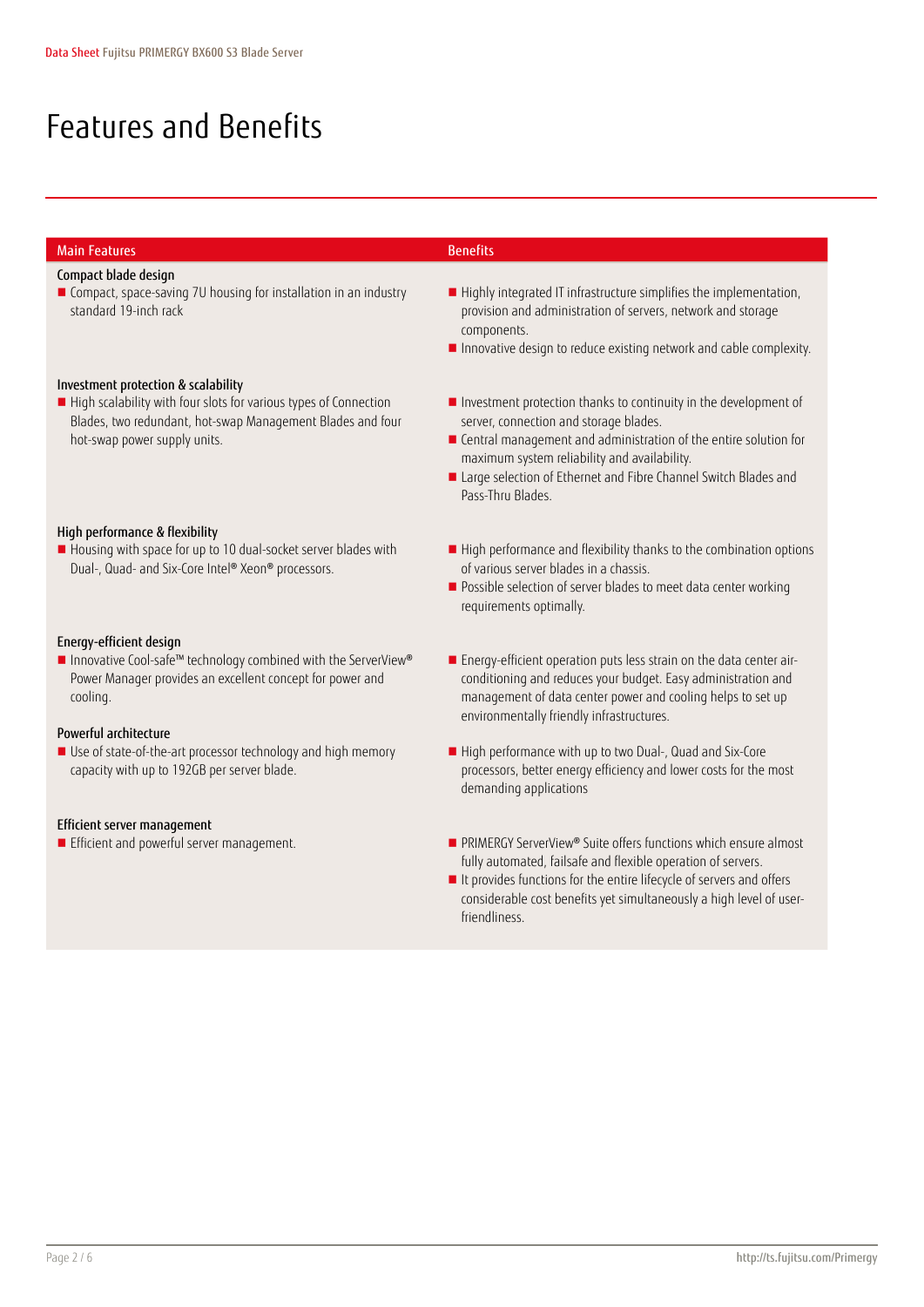## Technical details

| <b>PRIMERGY BX600 S3</b>            |                                                                   |
|-------------------------------------|-------------------------------------------------------------------|
| Housing type                        | Rack                                                              |
| <b>Enclosure</b>                    |                                                                   |
| System unit type                    | 7 U chassis for 19-inch Rack                                      |
| Front bays                          | 10x for hot-plug server or storage blades                         |
| Rear bays                           | 1 x for standard KVM module or Digital KVM Switch Blade           |
|                                     | 4 x for Connection Blades                                         |
|                                     | 4 x for PSU                                                       |
| Fan configuration                   | 2x redundant / hot plug fan units as standard                     |
| Fan notes                           | Each fan unit consits of 2 redundant fans.                        |
| Power supply configuration          | up to 4x hot-plug power supply, 2x as standard                    |
| <b>Operating panel</b>              |                                                                   |
| Operating buttons                   | On/off switch                                                     |
|                                     | ID button                                                         |
| <b>Status LEDs</b>                  | Power (amber / green)                                             |
|                                     | System status (amber)                                             |
| <b>Management Blade</b>             |                                                                   |
| <b>Type of Unit</b>                 | MMB <sub>S3</sub>                                                 |
| LAN / Ethernet (RJ-45)              | 1 x 10/100 Mbit Ethernet                                          |
| Serial 1 (9-pin)                    | 1 x Test (RS-232-C)                                               |
| Management Blade notes              | Upgrade from MMB S2 to MMB S3 possible on site                    |
| <b>Dimensions / Weight</b>          |                                                                   |
| Dimensions (W x D x H)              | 446 x 735 x 307 mm                                                |
| Height Unit Rack                    | 7 U                                                               |
| 19" rackmount                       | Yes                                                               |
| Mounting Cable depth rack           | 100 mm (1000 mm Rack recommended)                                 |
| Weight                              | up to 130 kg                                                      |
| Weight notes                        | Fully assembled                                                   |
|                                     | Actual weight may vary depending on configuration                 |
| Rack integration kit                | Rack installation kit included (ca. 8.5kg)                        |
| <b>Electrical values</b>            |                                                                   |
| Max. output of single power supply  | 2100W                                                             |
| Power supply configuration note     | up to 4x hot-plug power supply, 2x as standard                    |
| Rated voltage range                 | 170 V - 240 V ±10%                                                |
| Rated frequency range               | 47 Hz - 63 Hz                                                     |
| Rated current max.                  | 11.2 A (per power cord at 240V)                                   |
| Active power (max. configuration)   | 3800W                                                             |
| Apparent power (max. configuration) | 3850 VA                                                           |
| <b>Heat emission</b>                | 13680.0 kJ/h (12966.1 BTU/h)                                      |
| Environmental                       |                                                                   |
| Noise emission                      | Measured according to ISO 7779 and declared according to ISO 9296 |
| Sound pressure (LpAm)               | 70 dB (operating)                                                 |
| Sound power (LWAd; 1B = 10dB)       | 8.7 B (operating)                                                 |
| Air flow rate                       | Low Fan speed: ca. 500 m3/h                                       |
|                                     | High Fan speed: ca. 700 m3/h                                      |
|                                     | High Fan speed: ca. 800 m3/h                                      |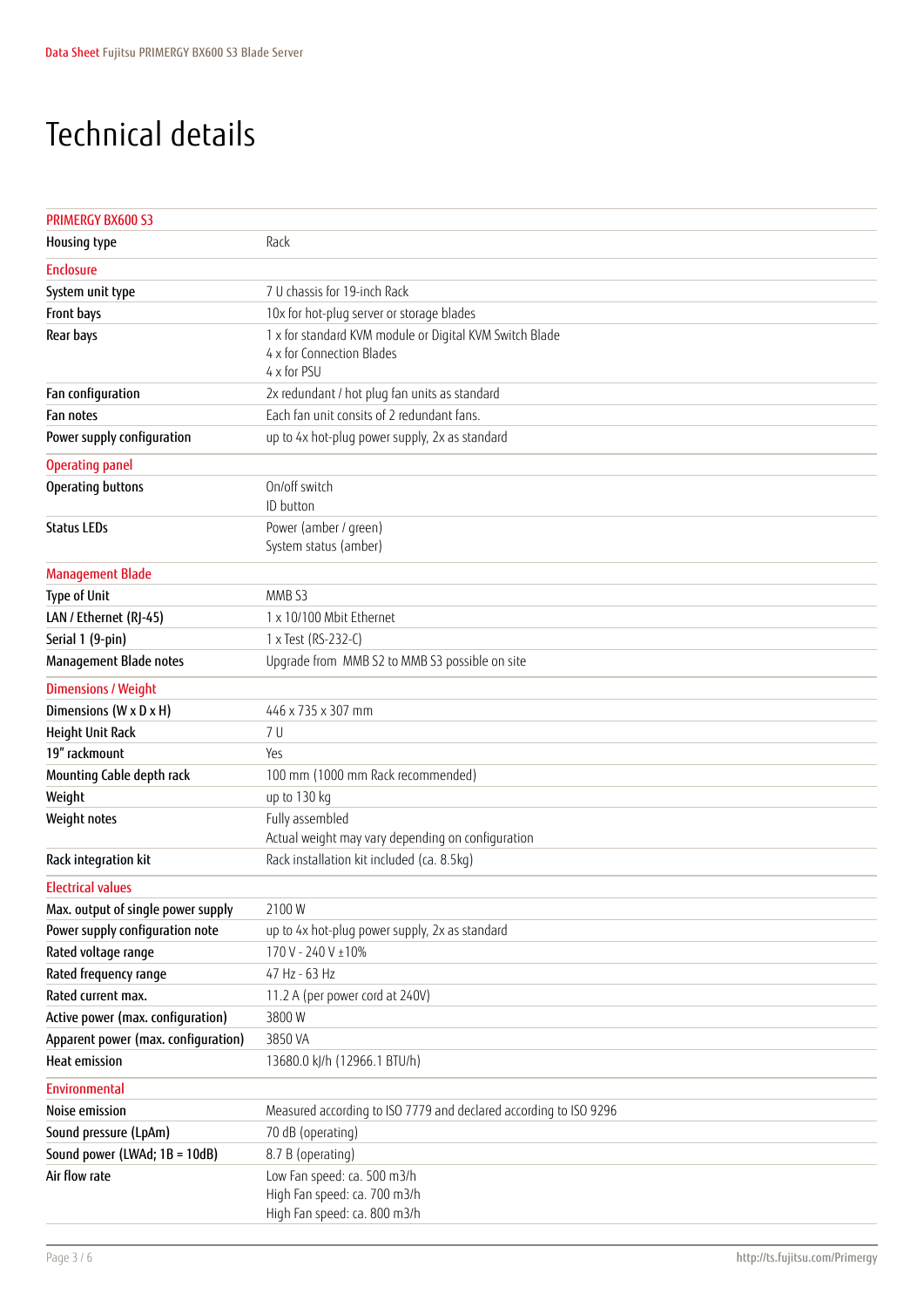| <b>Environmental</b>                                 |                                                                                                                      |                               |                                                                                           |                              |                                                                                                                                                                                                                                                                                                                                                             |
|------------------------------------------------------|----------------------------------------------------------------------------------------------------------------------|-------------------------------|-------------------------------------------------------------------------------------------|------------------------------|-------------------------------------------------------------------------------------------------------------------------------------------------------------------------------------------------------------------------------------------------------------------------------------------------------------------------------------------------------------|
| Operating ambient temperature                        | $10 - 35^{\circ}C$                                                                                                   |                               |                                                                                           |                              |                                                                                                                                                                                                                                                                                                                                                             |
| Operating environment                                | FTS 04230 - Guideline for Data Center (installation locations)                                                       |                               |                                                                                           |                              |                                                                                                                                                                                                                                                                                                                                                             |
| Operating environment Link                           | http://docs.ts.fujitsu.com/dl.aspx?id=e4813edf-4a27-461a-8184-983092c12dbe                                           |                               |                                                                                           |                              |                                                                                                                                                                                                                                                                                                                                                             |
| Compliance                                           |                                                                                                                      |                               |                                                                                           |                              |                                                                                                                                                                                                                                                                                                                                                             |
| Germany                                              | GS                                                                                                                   |                               |                                                                                           |                              |                                                                                                                                                                                                                                                                                                                                                             |
| Europe                                               | CE Class A*                                                                                                          |                               |                                                                                           |                              |                                                                                                                                                                                                                                                                                                                                                             |
| USA/Canada                                           | CSAc/us                                                                                                              |                               |                                                                                           |                              |                                                                                                                                                                                                                                                                                                                                                             |
|                                                      | ULc/us                                                                                                               |                               |                                                                                           |                              |                                                                                                                                                                                                                                                                                                                                                             |
|                                                      | FCC Class A                                                                                                          |                               |                                                                                           |                              |                                                                                                                                                                                                                                                                                                                                                             |
| Global                                               | (B)<br>RoHS (Restriction of hazardous substances)                                                                    |                               |                                                                                           |                              |                                                                                                                                                                                                                                                                                                                                                             |
|                                                      | WEEE (Waste electrical and electronical equipment)                                                                   |                               |                                                                                           |                              |                                                                                                                                                                                                                                                                                                                                                             |
| Japan                                                | VCCI                                                                                                                 |                               |                                                                                           |                              |                                                                                                                                                                                                                                                                                                                                                             |
| Russia                                               | <b>GOST</b>                                                                                                          |                               |                                                                                           |                              |                                                                                                                                                                                                                                                                                                                                                             |
| Australia/New Zealand                                | C-Tick                                                                                                               |                               |                                                                                           |                              |                                                                                                                                                                                                                                                                                                                                                             |
| Taiwan                                               | <b>BSMI</b>                                                                                                          |                               |                                                                                           |                              |                                                                                                                                                                                                                                                                                                                                                             |
| Saudi Arabia                                         | SAS <sub>O</sub>                                                                                                     |                               |                                                                                           |                              |                                                                                                                                                                                                                                                                                                                                                             |
| Compliance notes                                     | * Warning:<br>may be required to take adequate measures.                                                             |                               |                                                                                           |                              | There is general compliance with the safety requirements of all European countries and North America. National<br>approvals required in order to satisfy statutory regulations or for other reasons can be applied for on request.<br>This is a class A product. In a domestic environment this product may cause radio interference in which case the user |
| Compliance link                                      | https://sp.ts.fujitsu.com/sites/certificates/default.aspx                                                            |                               |                                                                                           |                              |                                                                                                                                                                                                                                                                                                                                                             |
| <b>Product Model name</b>                            | Server and Storage Blades pluggable into system unit front side<br><b>Product Type</b>                               | Processor quantity<br>support | Max. number per<br><b>BX</b> unit                                                         | <b>Memory slots</b><br>total | Supported capacity RAM (max.)                                                                                                                                                                                                                                                                                                                               |
| PRIMERGY BX620 S5                                    | Dual Socket Server Blade (Intel) 1 - 2<br>http://docs.ts.fujitsu.com/dl.aspx?id=ef5b1c88-78b4-4c00-a923-488be5866e1a |                               | 10                                                                                        | 12                           | 96 GB                                                                                                                                                                                                                                                                                                                                                       |
| PRIMERGY BX620 S6                                    | Dual Socket Server Blade (Intel) 1 - 2<br>http://docs.ts.fujitsu.com/dl.aspx?id=ef5b1c88-78b4-4c00-a923-488be5866e1a |                               | 10                                                                                        | 12                           | 192 GB                                                                                                                                                                                                                                                                                                                                                      |
| PRIMERGY SX650 Storage Blade                         | Storage Blade Disk<br>http://docs.ts.fujitsu.com/dl.aspx?id=095dbb1b-5aa2-4064-bacc-1afff784c066                     |                               | 5                                                                                         |                              |                                                                                                                                                                                                                                                                                                                                                             |
| Connection type                                      | Connection Blades (CB) / KVM components pluggable into system unit rear side<br>Down-link ports                      |                               | Up-link ports                                                                             |                              | Max. number per BX unit                                                                                                                                                                                                                                                                                                                                     |
| FC Pass-Thru 4Gb 10/10                               | $10 \times 4$ Gb FC                                                                                                  |                               | 10 x 4Gbit FC (SFP)                                                                       | Up to 2                      | (Bays: NET3/4)                                                                                                                                                                                                                                                                                                                                              |
| Eth Pass-Thru 1Gb 10/10                              | $10 \times 1$ Gb Eth                                                                                                 |                               | 10 x 1Gbit Eth (RJ45)                                                                     | Up to 4                      | (Bays: NET1/2/3/4)                                                                                                                                                                                                                                                                                                                                          |
| Digital KVM Switch                                   | <b>KVM</b>                                                                                                           |                               | 1 x keyboard (PS/2)<br>1 x mouse (PS/2)<br>1 x VGA (15 pin)<br>1 x 10/100 Mbit Eth (RJ45) | $\mathbf{1}$                 |                                                                                                                                                                                                                                                                                                                                                             |
| KVM Module                                           | <b>KVM</b>                                                                                                           |                               | 1 x keyboard (PS/2)<br>1 x mouse (PS/2)<br>1 x VGA (15 pin)                               | $\mathbf{1}$                 |                                                                                                                                                                                                                                                                                                                                                             |
| FC Switch 4Gb 10/6<br>(SW4016)<br>12 ports available | $10 \times 4$ Gb FC<br>http://docs.ts.fujitsu.com/dl.aspx?id=15aecf39-682b-41aa-846b-12aace235650                    |                               | 6 x 1, 2, 4 Gbit FC (SFP)                                                                 | Up to 2                      | (Bays: NET3/4)                                                                                                                                                                                                                                                                                                                                              |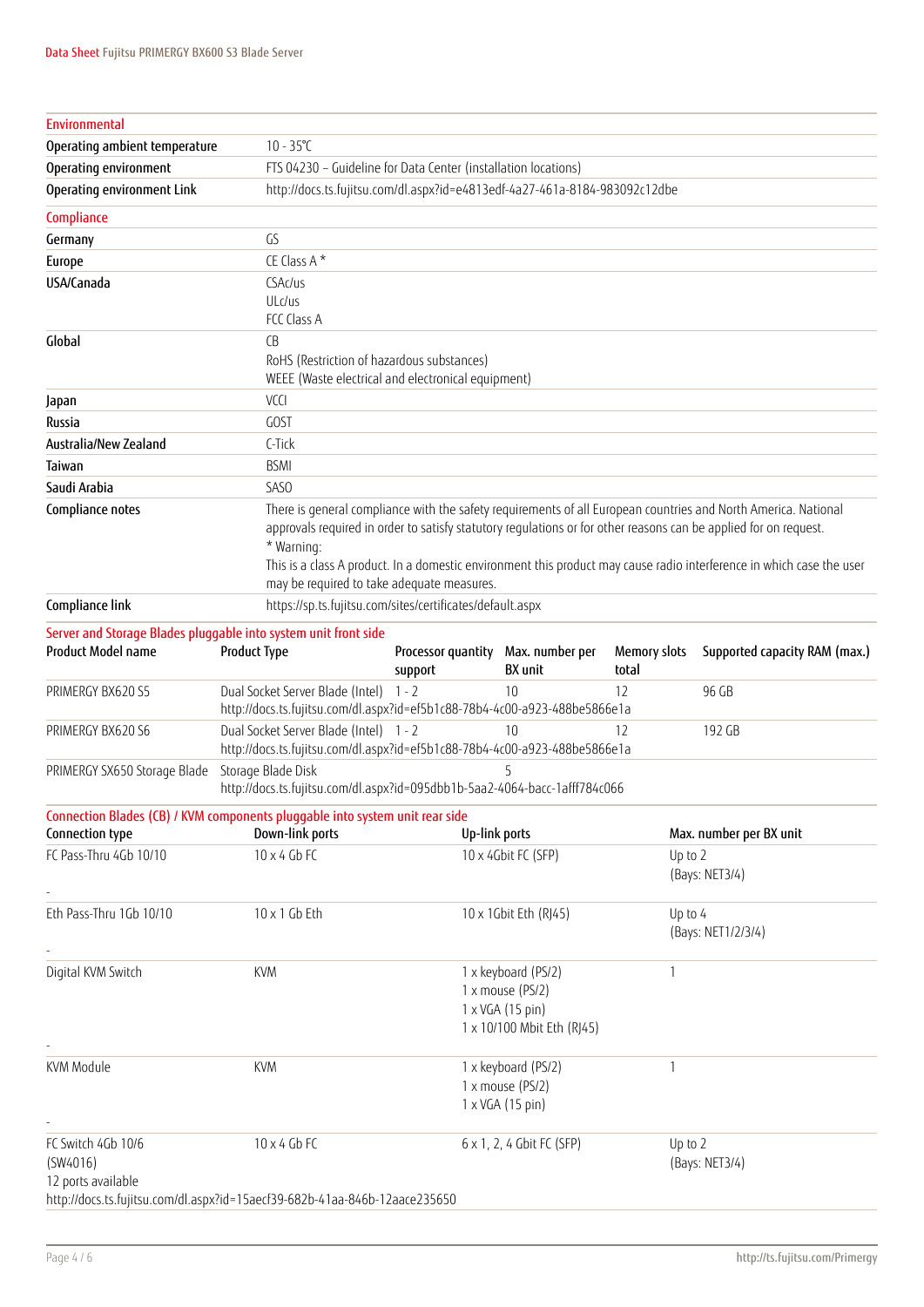| Connection Blades (CB) / KVM components pluggable into system unit rear side |                                        |                                                                                                           |                         |  |  |  |
|------------------------------------------------------------------------------|----------------------------------------|-----------------------------------------------------------------------------------------------------------|-------------------------|--|--|--|
| Connection type                                                              | Down-link ports                        | Up-link ports                                                                                             | Max. number per BX unit |  |  |  |
| FC Switch 4Gb 10/6                                                           | $10 \times 4$ Gb FC                    | 6 x 1, 2, 4 Gbit FC (SFP)                                                                                 | Up to 2                 |  |  |  |
| (SW4016)                                                                     |                                        |                                                                                                           | (Bays: NET3/4)          |  |  |  |
| 16 ports available                                                           |                                        |                                                                                                           |                         |  |  |  |
| http://docs.ts.fujitsu.com/dl.aspx?id=15aecf39-682b-41aa-846b-12aace235650   |                                        |                                                                                                           |                         |  |  |  |
| Eth Switch 1Gb 10/6                                                          | $10 \times 1$ Gb Eth                   | 6 x 1Gbit Eth (RJ45)                                                                                      | Up to 4                 |  |  |  |
|                                                                              |                                        |                                                                                                           | (Bays: NET1/2/3/4)      |  |  |  |
| http://docs.ts.fujitsu.com/dl.aspx?id=f05b5ccd-e6a4-4e38-849d-2007c4b31bcb   |                                        |                                                                                                           |                         |  |  |  |
| Eth Switch 1Gb 10/6+2                                                        | 10 x 1 Gb Eth                          | 6 x 1Gbit Eth (RJ45)                                                                                      | Up to 4                 |  |  |  |
|                                                                              |                                        | 1 x 10Gbit Eth (CX4)                                                                                      | (Bays: NET1/2/3/4)      |  |  |  |
|                                                                              |                                        | 1 x 10Gbit Eth (XFP)                                                                                      |                         |  |  |  |
| http://docs.ts.fujitsu.com/dl.aspx?id=f05b5ccd-e6a4-4e38-849d-2007c4b31bcb   |                                        |                                                                                                           |                         |  |  |  |
| Eth Switch 1Gb 30/12                                                         | 30 x 1 Gb Eth                          | 12 x 1Gbit Eth (RJ45)                                                                                     | Up to 2                 |  |  |  |
|                                                                              |                                        |                                                                                                           | (Bays: NET1/2)          |  |  |  |
| http://docs.ts.fujitsu.com/dl.aspx?id=6a83dae8-4a02-4c7c-b524-b4709c1bc639   |                                        |                                                                                                           |                         |  |  |  |
| Eth IBP 1Gb 30/12                                                            | 30 x 1 Gb Eth                          | 12 x 1Gbit Eth (RJ45)                                                                                     | Up to 2                 |  |  |  |
|                                                                              |                                        |                                                                                                           | (Bays: NET1/2)          |  |  |  |
| http://docs.ts.fujitsu.com/dl.aspx?id=9b8fbd9d-fd63-41bc-95ee-9fe2c5bae079   |                                        |                                                                                                           |                         |  |  |  |
| Eth Switch 1Gb 10/6 (CBS3040)                                                | $10 \times 1$ Gb Eth                   | 2 x 1Gbit Eth (RJ45)                                                                                      | Up to 4                 |  |  |  |
|                                                                              |                                        | 4 x 1Gbit Eth (SFP)                                                                                       | (Bays: NET1/2/3/4)      |  |  |  |
| http://docs.ts.fujitsu.com/dl.aspx?id=e0017a94-77bb-4f13-a333-82192e06c58e   |                                        |                                                                                                           |                         |  |  |  |
| Warranty                                                                     |                                        |                                                                                                           |                         |  |  |  |
| <b>Standard Warranty</b>                                                     | 3 years                                |                                                                                                           |                         |  |  |  |
| Service level                                                                | On-site Service (depending on country) |                                                                                                           |                         |  |  |  |
| Maintenance and Support Services - the perfect extension                     |                                        |                                                                                                           |                         |  |  |  |
| <b>Recommended Service</b>                                                   |                                        | 7x24, Onsite Response Time: 4h - For locations outside of EMEA please contact your local Fujitsu partner. |                         |  |  |  |
| Spare Parts availability                                                     | 5 years                                |                                                                                                           |                         |  |  |  |
| <b>Service Weblink</b>                                                       | http://ts.fujitsu.com/Supportservice   |                                                                                                           |                         |  |  |  |